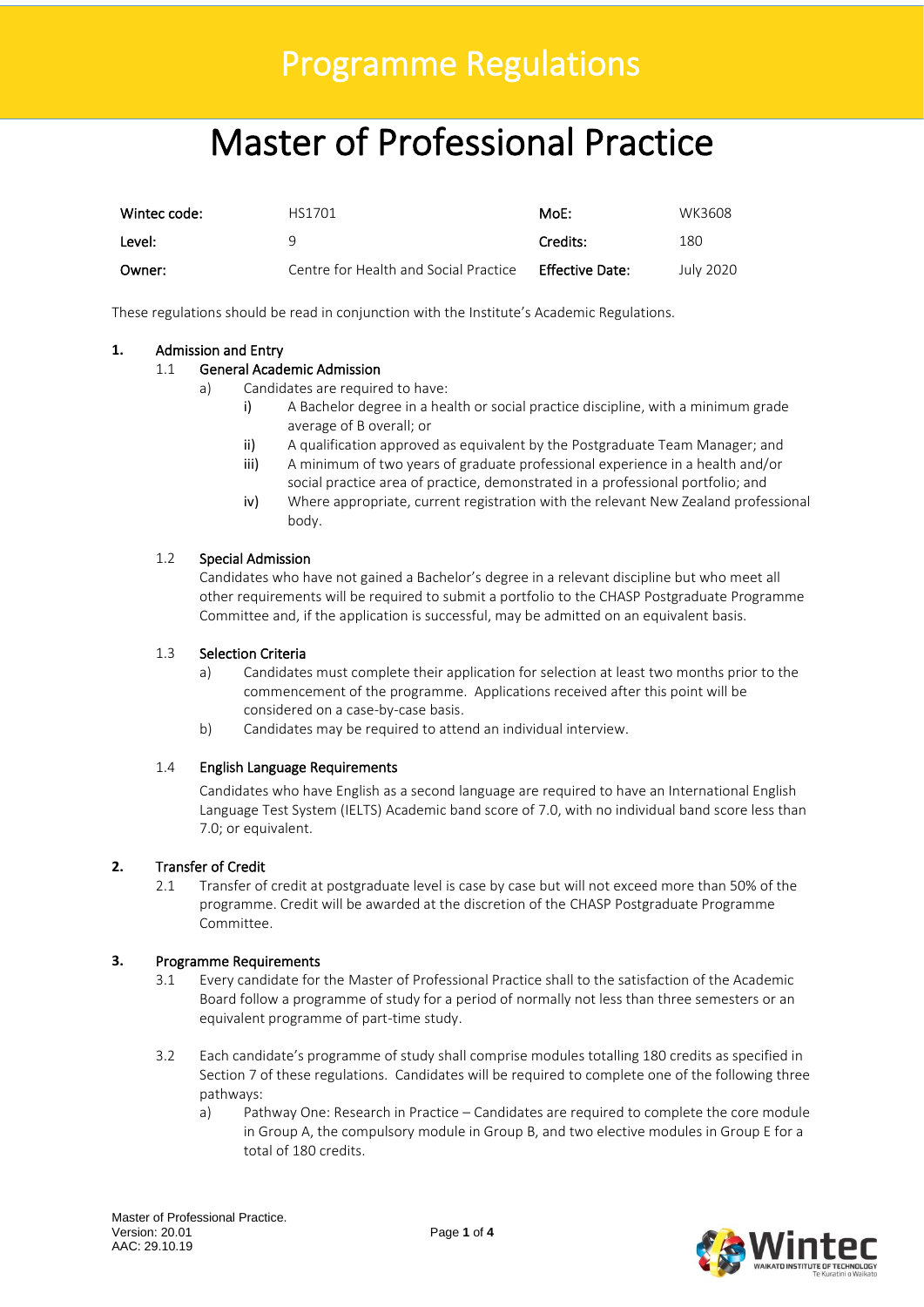### Programme Regulations

- b) Pathway Two: Practice Development Candidates are required to complete the core module in Group A, the compulsory modules in Group C, and two elective modules in Group E for a total of 180 credits.
- c) Pathway Three: Industry-based Project Candidates are required to complete the core module in Group A, the compulsory modules in Group D, and two elective modules in Group E for a total of 180 credits.
- 3.3 To undertake HSIP903 Dissertation, candidates must be approved by the CHASP Postgraduate Programme Committee.

#### **4.** Progress through the programme

- 4.1. Supervision, reporting and assessment
	- a) Each candidate in Pathway One: Research in Practice who undertakes HSIP903 Dissertation: i) Will be appointed a lead supervisor and a second supervisor.
		- ii) Will be appointed one internal and one external examiner for marking.
	- b) Each candidate in Pathway Two: Practice Development who undertakes HSIP902 Evidencebased Practice Project:
		- i) Will be appointed a lead supervisor.
		- ii) Where appropriate, may be appointed a practice supervisor.
		- iii) Will be appointed one internal examiner for marking.
	- c) Each candidate in Pathway Three: Industry-based Project who undertakes HSIP901 Industrybased Project:
		- i) Will be appointed a lead supervisor.
		- ii) Will be appointed an industry supervisor.
		- iii) Will be appointed one internal and one external examiner for marking.
	- d) Candidates should consult the current student handbook for specific or additional requirements for supervision, parameters for research, professional portfolio and industrybased project and submission of assessments.
- 4.2. Students who have failed more than one module towards the Master of Professional Practice will not be permitted to re-enrol.

#### **5.** Completion of the Programme

- 5.1. A candidate may take up to four years to complete this programme, unless an extension is granted by special permission of the Centre Director or authorised nominee.
- 5.2. The CHASP Postgraduate Programme Committee:
	- a) may grant a short extension of time (up to four weeks) to a student who has not completed the dissertation, practice portfolio or the industry-based project by the end of their enrolment. Such extensions may incur additional fees.
		- b) may approve the suspension of a candidate's enrolment (for up to 3 months) in extenuating
	- c) will award final grades.
	- d) will have oversight of the resolution of any differences of opinion between research/practice supervisors, candidates and/or external examiner.

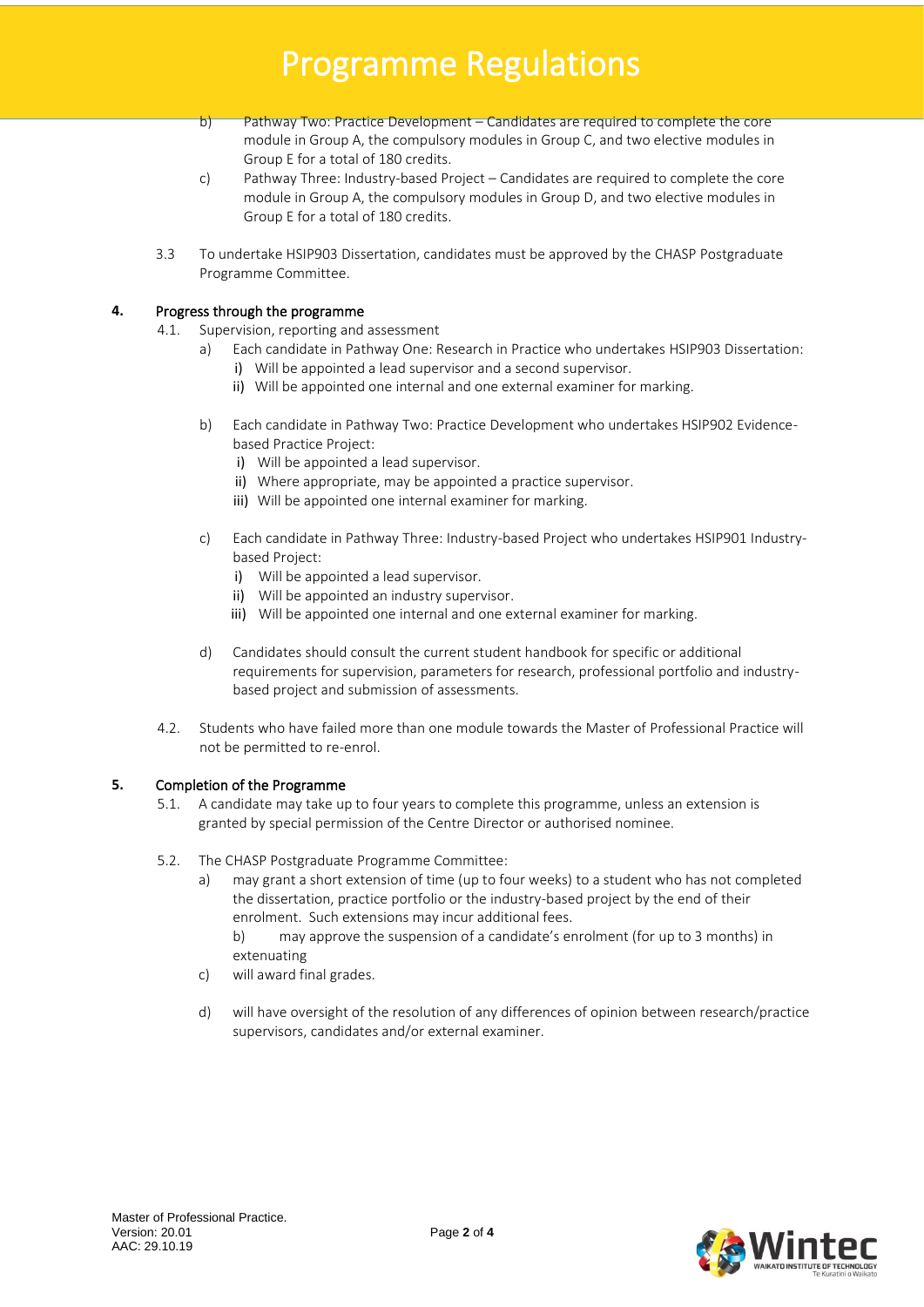#### **6.** Award of the Qualification

j

- 6.1. Candidates who successfully complete the programme requirements as stated in section 3 of these regulations, and gain a weighted average grade of 75% (A–) or better for all of the modules in their programme of study (including any failed modules), will receive the award of the Master of Professional Practice with Distinction.
- 6.2. Candidates who successfully complete the requirements in Section 3 of these regulations will be awarded the Master of Professional Practice.

#### **7.** Schedule of Modules

*Note: no value in the pre/co-requisite columns means there are no pre/co-requisites for that module*

#### Group A: Core Module

| Module<br>Code | Module Name                      | Level | Credits | Pre-<br>Requisites | <b>Co-Requisites</b> |
|----------------|----------------------------------|-------|---------|--------------------|----------------------|
| <b>HSIP807</b> | Professional Practice in Context |       | 30      |                    |                      |

#### Group B: Pathway One - Research in Practice

| Module<br>Code | Module Name  | Level | Credits | Pre-<br>Requisites | <b>Co-Requisites</b> |
|----------------|--------------|-------|---------|--------------------|----------------------|
| <b>HSIP903</b> | Dissertation |       | 90      | <b>HSIP807</b>     |                      |

#### Group C: Pathway Two – Practice Development

| <b>Module</b><br>Code | Module Name                       | Level | <b>Credits</b> | Pre-<br>Requisites           | Co-Requisites  |
|-----------------------|-----------------------------------|-------|----------------|------------------------------|----------------|
| <b>HSIP805</b>        | Evidence and Inquiry in Practice, | 8     | 30             |                              |                |
| or                    | or                                |       |                |                              |                |
| <b>HSIP808</b>        | Research for Practice             | 8     | 30             |                              |                |
| <b>HSIP902</b>        | Evidence-based Practice Project   | 9     | 30             | HSIP805 or<br><b>HSIP808</b> | <b>HSIP904</b> |
| HSIP904               | Advanced Practice Development     | 9     | 30             | HSIP805 or<br><b>HSIP808</b> | <b>HSIP902</b> |

#### Group D: Pathway Three – Industry-based Project

| Module<br>Code | Module Name            | Level | <b>Credits</b> | Pre-<br>Requisites            | $Co-$<br><b>Requisites</b> |
|----------------|------------------------|-------|----------------|-------------------------------|----------------------------|
| <b>HSIP806</b> | Designing Practice     | 8     | 30             | <b>HSIP807</b>                |                            |
| HSIP901        | Industry-based Project | 9     | 60             | HSIP807 and<br><b>HSIP806</b> |                            |